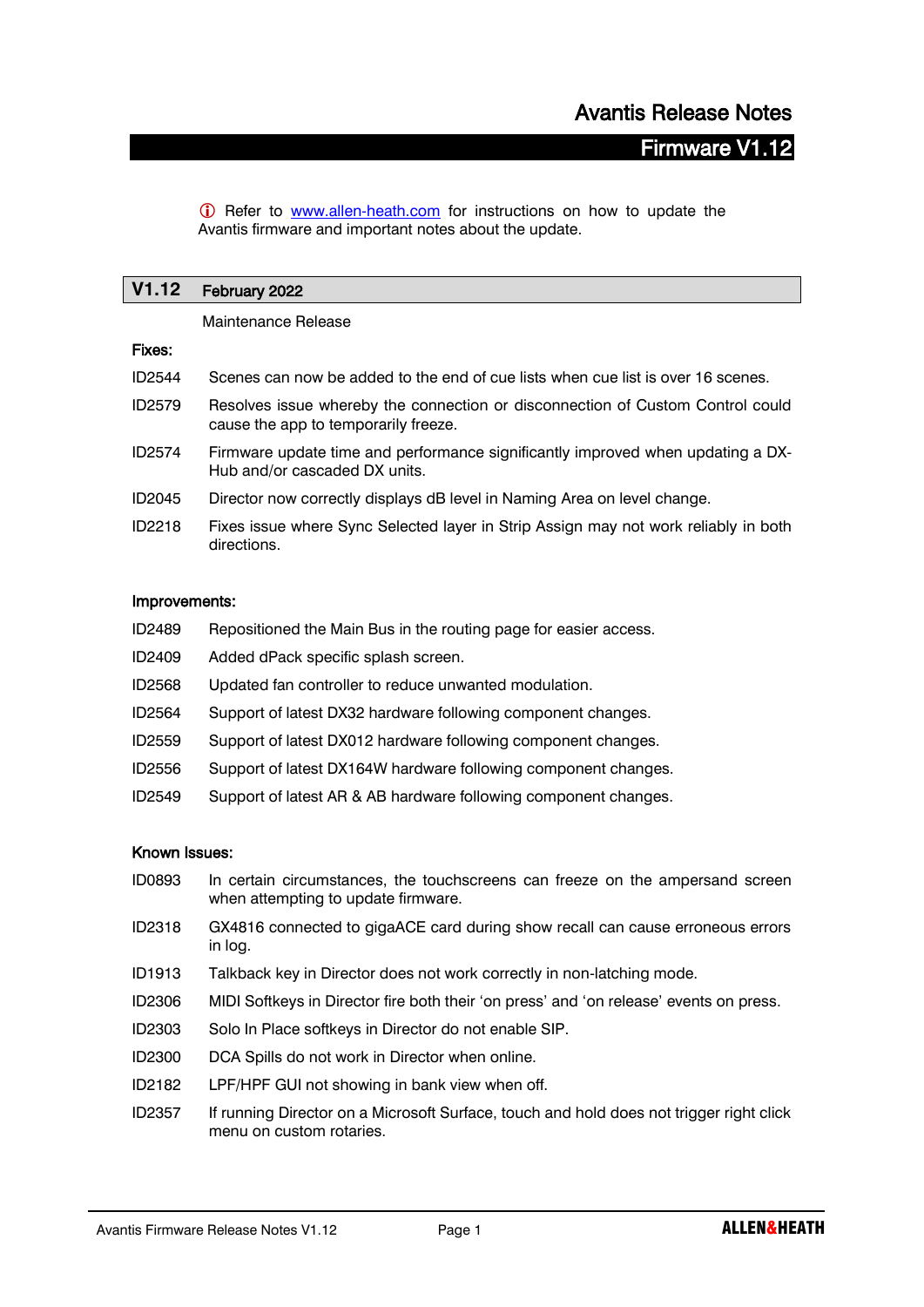## **V1.11** June 2021

Maintenance Release

#### Fixes:

- ID893 In certain circumstances, the touchscreens could freeze on the ampersand screen when attempting to update firmware.
- ID2434/2435/2412/2461 Several issues related to Dyn8 including erroneous 'Insert Bypassed' message, stereo mix channels losing Dyn8 assignment after reboot, and Listen function not working for Dyn8 bands.
- ID2364/2406/2458 In some circumstances the screen application would crash and restart when attempting to shut down.
- ID2334/992/1913 Several SoftKey issues including some assignments erroneously show as invalid, Tap Tempo not flashing accurately at every beat, and Talkback not working correctly in momentary (non-latching) mode.
- ID2429 The global Direct Out source would switch to Post Preamp after viewing the Routing screen.
- ID1647 Event Logs could cause the mixer to run out of memory after a prolonged period of use.
- ID2471 Locking the mixer would not lock all screens.
- ID1542 A stalled fan would only be reported if already stalled at boot up.
- ID2442 Delays for mix channels were not displayed correctly after a bus config change.
- ID2348 The static IP address was not greyed out when activating DHCP.
- ID2438 Follow Main Pan icons were incorrectly displayed for mono mixes.
- ID2414 Recalling a Show from the Director Show manager would sometimes fail.
- ID2074 Block strip assignment would sometimes not work correctly.
- ID2416 MIDI strips in Director would only send the default MIDI messages.
- ID2307 Some MIDI MMC controls would not work reliably at every press.
- ID2308 Overwriting a Template Show on a USB drive would cause errors.
- ID2303 Solo In Place softkeys in Director would not enable SIP.

Several other minor fixes and improvements.

#### **Known Issues**

- ID2318 GX4816 connected to gigaACE card during show recall can cause erroneous errors in log.
- ID2424 AES and Wordclock settings are not persistent after reboot and don't update correctly after a Show recall.
- ID2510 Recalling a V1.0x Show from the Director Show file manager can fail while running Director online.
- ID2306 MIDI Softkeys in Director send both their 'on press' and 'on release' events on press.
- ID2300 DCA Spills do not work in Director when online.
- ID2182 LPF/HPF GUI not showing in bank view when off.
- ID2357 If running Director on a Microsoft Surface, touch and hold does not trigger right click menu on custom rotaries.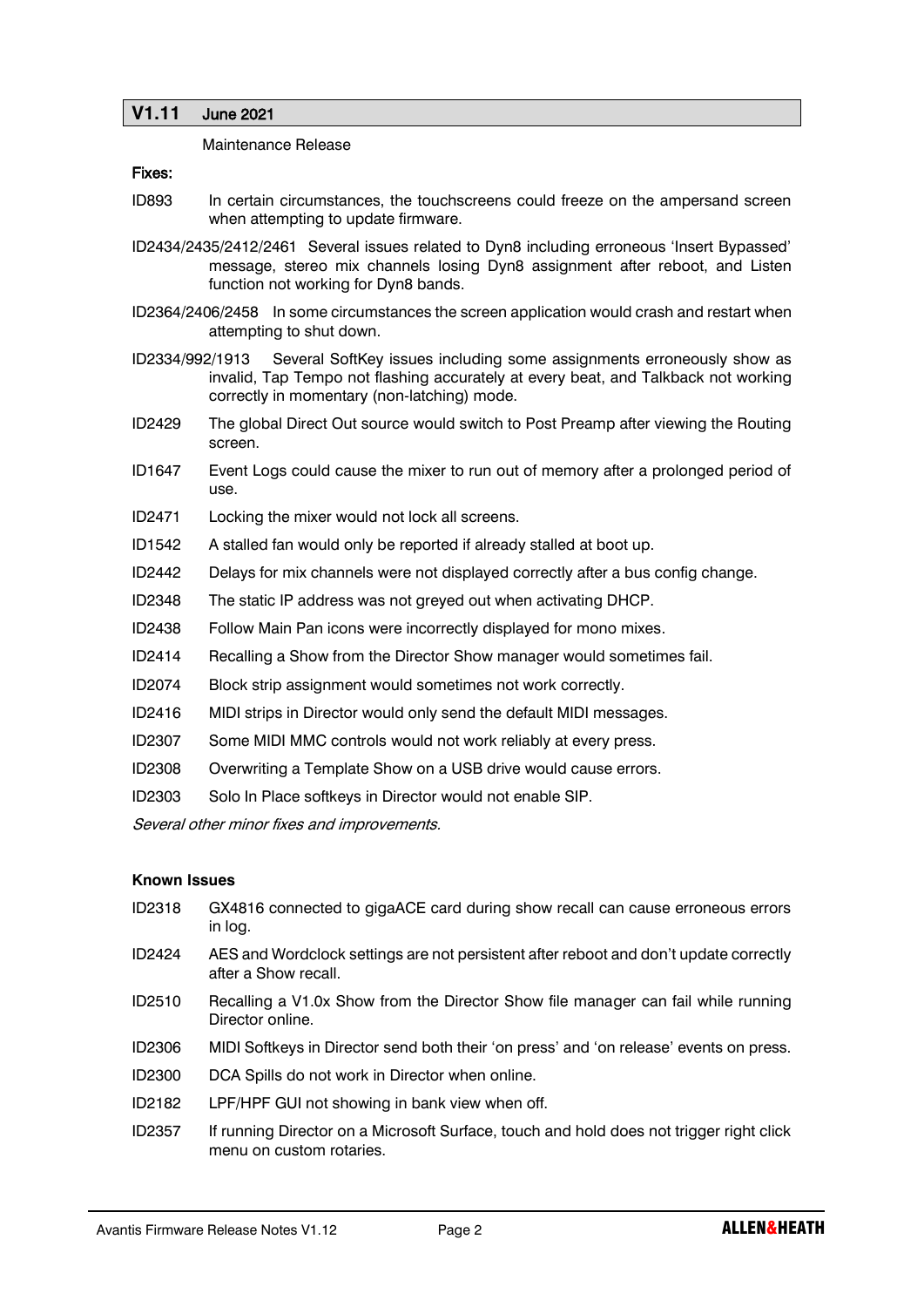## **V1.10** March 2021

#### Feature Release

#### **New Features**

- Support of Avantis Director (offline editor / online control software for Windows and Mac).
- Follow / Invert pan option for Stereo Auxes and Matrices.
- LCR+ Main bus mode with Divergence control.
- Support of MIDI over TCP/IP.
- Solo in Place.
- Several new routing and patching options:
	- o Mixes and PAFL available as Input sources
	- o Mixes can be patched to PAFL Ext In
	- o Mixes and PAFL can be patched to Mix Ext In

#### **Additional New Features for dPack users**

- Optronik compressor.
- Hypabass subharmonic synth RackFX unit.
- Transient Controller RackFX unit.

#### **Improvements**

- Embedded Scene Recall now supports remote Avantis, dLive and AHM units.
- New Softkey functions.
- New De-Esser modes.
- USB Audio Playback shows Elapsed and Remaining time.
- Stereo Record options expanded to include Tie Lines, PAFL or FX Unit outputs.
- Improved meter performance.

#### **Fixes**

ID1684 Unplugging cascaded DX unit connected to GX4816 could cause Preamp controls to disappear.

ID1635 Fixes issue whereby in certain circumstances, recalling a Scene from a Cue List would not work.

ID1630 Corrects GX4816 gain Insert behaviour. Return socket now correctly defaults to 0dB.

ID1624 Directly patching RackFX output after change from Insert to Mix could cause a crash.

- ID1372 Various improvements to GUI responsiveness.
- ID1354 Cascaded devices connected to AR2412 now reconnect correctly after disconnecting and reconnecting dSnake.
- ID1238 Connecting sLink to gigaACE card immediately after a GX4816 could cause channels not to pass audio until Avantis is power cycled.
- ID623 Side chain sources now shown correctly in drop down menu.
- ID1926 Removes erroneous source point drop down for FX return.
- ID1683 Corrects Preamp GUI behaviour after hotplugging GX4816.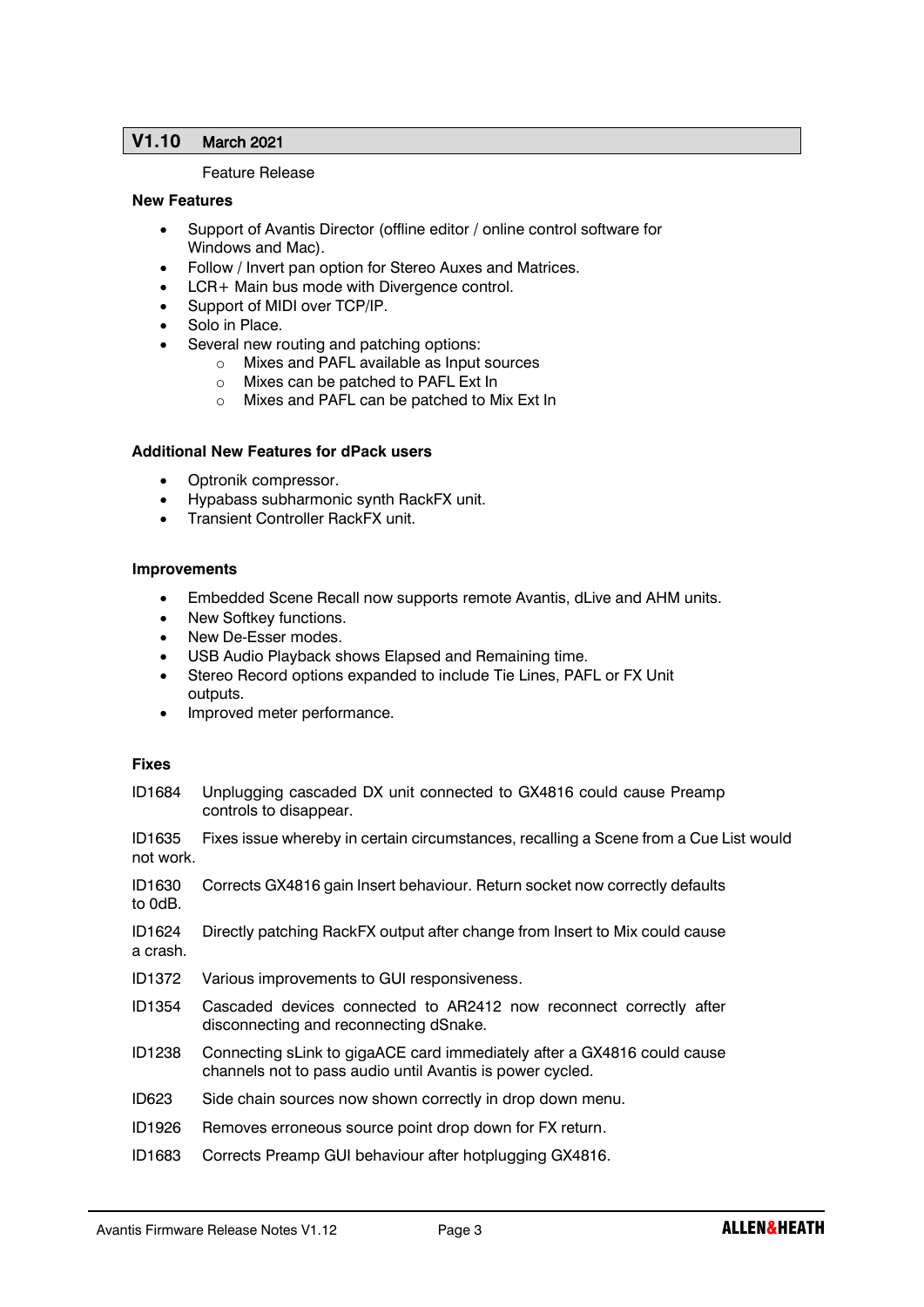- ID1673 A Scene created with a DX unit connected now recalls correctly without the DX unit connected.
- ID1667 De-Esser Dual Mono mode would always key from channel 1.
- ID1563 Incorrect show was highlighted after show update.
- ID1256 Matrix DCA membership indication could be incorrect in naming area after assignment.
- ID1220 FX Return PEQ could recall during scene changes even when safe.
- ID555 Utility page could be shown after show recall.
- ID1977 FX Send name and colour could recall during scene changes even when safe.
- ID1363 Scene update softkey now correctly opens scene update page.
- ID1038 Adding large amounts of DCA gain (20db+) to outputs could cause audio level reduction.
- ID507 Frozen strip indication could become unsynced from GUI after mix config change.
- ID450 Blank space option missing from user meters.
- ID1691 / ID1614 / ID1394 / ID1426 / ID1488 / ID1004 / ID935

Various USB Play/Record system fixes.

ID1188 / ID1015 / ID910 / ID1349

Various fixes to GUI behaviour on scene auto-increment.

Several other minor fixes and improvements.

## **Known Issues**

- ID0893 In certain circumstances, the touchscreens can freeze on the ampersand screen when attempting to update firmware.
- ID2318 GX4816 connected to gigaACE card during show recall can cause erroneous errors in log.
- ID1913 Talkback key in Director does not work correctly in non-latching mode.
- ID2306 MIDI Softkeys in Director fire both their 'on press' and 'on release' events on press.
- ID2303 Solo In Place softkeys in Director do not enable SIP.
- ID2300 DCA Spills do not work in Director when online.
- ID2182 LPF/HPF GUI not showing in bank view when off.
- ID2357 If running Director on a Microsoft Surface, touch and hold does not trigger right click menu on custom rotaries.

## **V1.03** April 2020

#### Maintenance Release

#### Fixes:

| ID1619      | DX expanders would not automatically update over SLink.                   |
|-------------|---------------------------------------------------------------------------|
| ID1610      | Improved management of internal fan speed.                                |
| ID1607/1605 | Fixes to USB playback system.                                             |
| ID1624      | Repatching FX units in the I/O screen could sometimes crash the software. |
|             |                                                                           |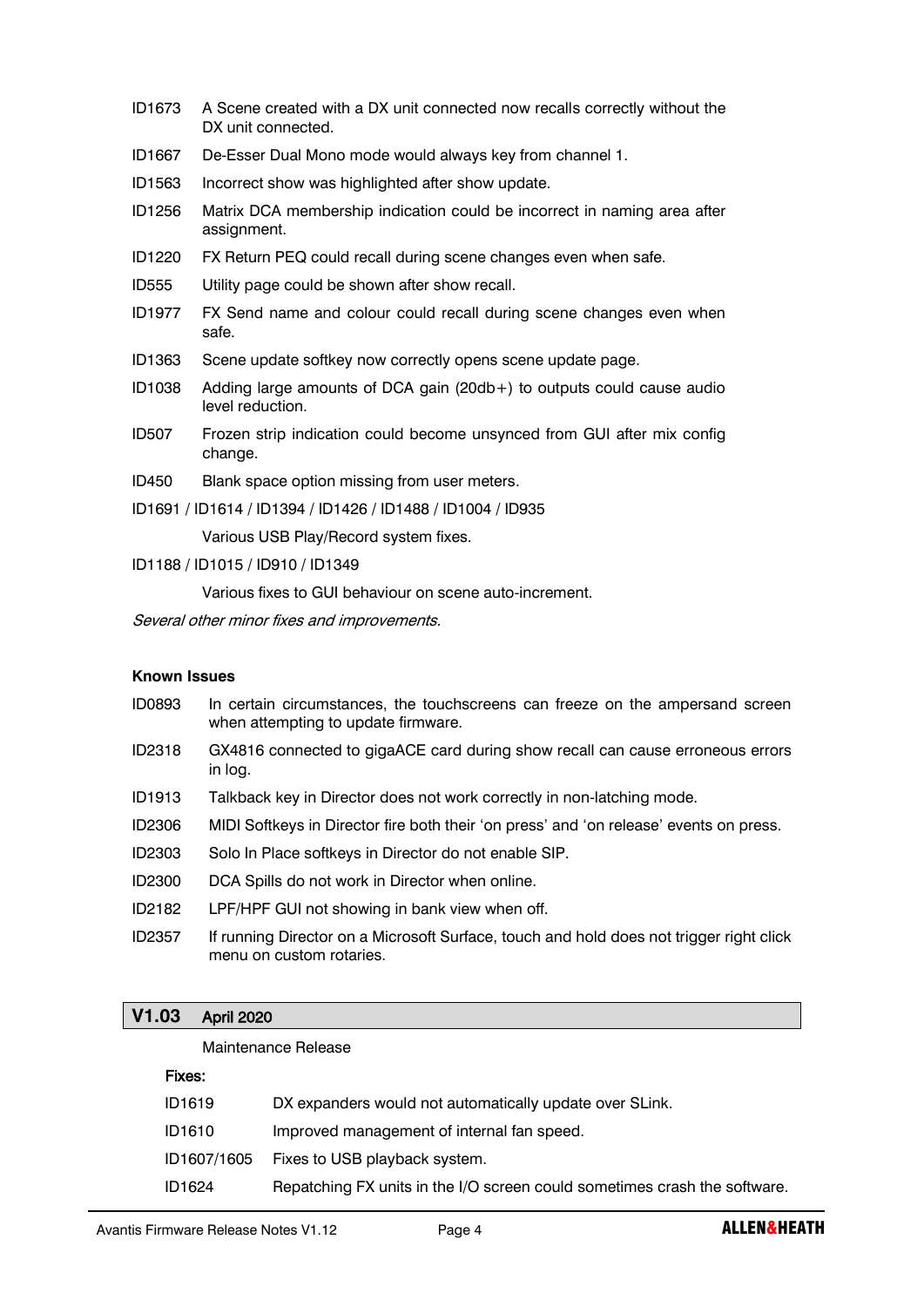| ID1630 | Inserts over SLink would sometimes present the wrong return level. |  |
|--------|--------------------------------------------------------------------|--|
|        |                                                                    |  |

ID1631/1629 Fixes to gain control on channel rotaries.

ID200/1553 Resolution of several Internal Errors in the Event Log.

Several other minor fixes and improvements.

#### Known issues:

- ID1635 In certain circumstances, recalling a Scene from a Cue List doesn't work.
- ID0893 In certain circumstances, the touchscreens can freeze on the ampersand screen when attempting to update firmware.
- ID1031 A disconnected IP Controller can cause controls and metering to freeze every few seconds until the IP Controller is removed from the connection list.
- ID1131 Creating a stereo input can take longer if multiple pages have been viewed.
- ID1354 If an AB168/AR84 is connected to an AR2412 and becomes disconnected, the AR2412 will need to be reconnected to re-establish the AB168/AR84 connection.
- ID1394 When moving a recording from internal storage to USB storage, the mixer can freeze for around 60 seconds.

## **V1.02** February 2020

Maintenance Release

#### Improvements:

- Second PAFL bus added.
- The Processing and Routing menu options now latch.
- Mono main meter added.
- Hardware Insert icons added to Bank view.

#### Fixes:

| ID0207           |                                                                                                                           | AMM meters not working in Name Blocks.                                                                                         |
|------------------|---------------------------------------------------------------------------------------------------------------------------|--------------------------------------------------------------------------------------------------------------------------------|
| ID0694           |                                                                                                                           | Input levels could be overwritten with Input to Matrix Send levels after a mix<br>config change where Main is changed to None. |
| ID0989           |                                                                                                                           | The metering source point selection only affected meters on the Meters page,<br>and not the channel strip meters.              |
| ID1070           | Main.                                                                                                                     | Pressing a SoftKey assigned to DCA Mix twice would not return the active Mix to                                                |
| ID1186           | When sending Mains to a Stereo Matrix, the Mains send pan control would affect<br>the Mains balance and not the send pan. |                                                                                                                                |
| ID1420           | button is pressed.                                                                                                        | Some Direct Out options were missing on the Routing screen when the Options                                                    |
| ID1449           | patching.                                                                                                                 | The Output Patchbay option in the Scene Safe system does not safe USB audio                                                    |
| ID1490           |                                                                                                                           | Under certain circumstances the mixer could crash after a scene recall.                                                        |
| ID1493/1509/1528 |                                                                                                                           | The touchscreens could freeze or crash after a show recall.                                                                    |
| ID1500           |                                                                                                                           | Touchscreens could freeze after a Mix Config change.                                                                           |
|                  |                                                                                                                           | ID1550/1565/1586/1592 Fixes to channel strip rotary behaviour in sends mode.                                                   |